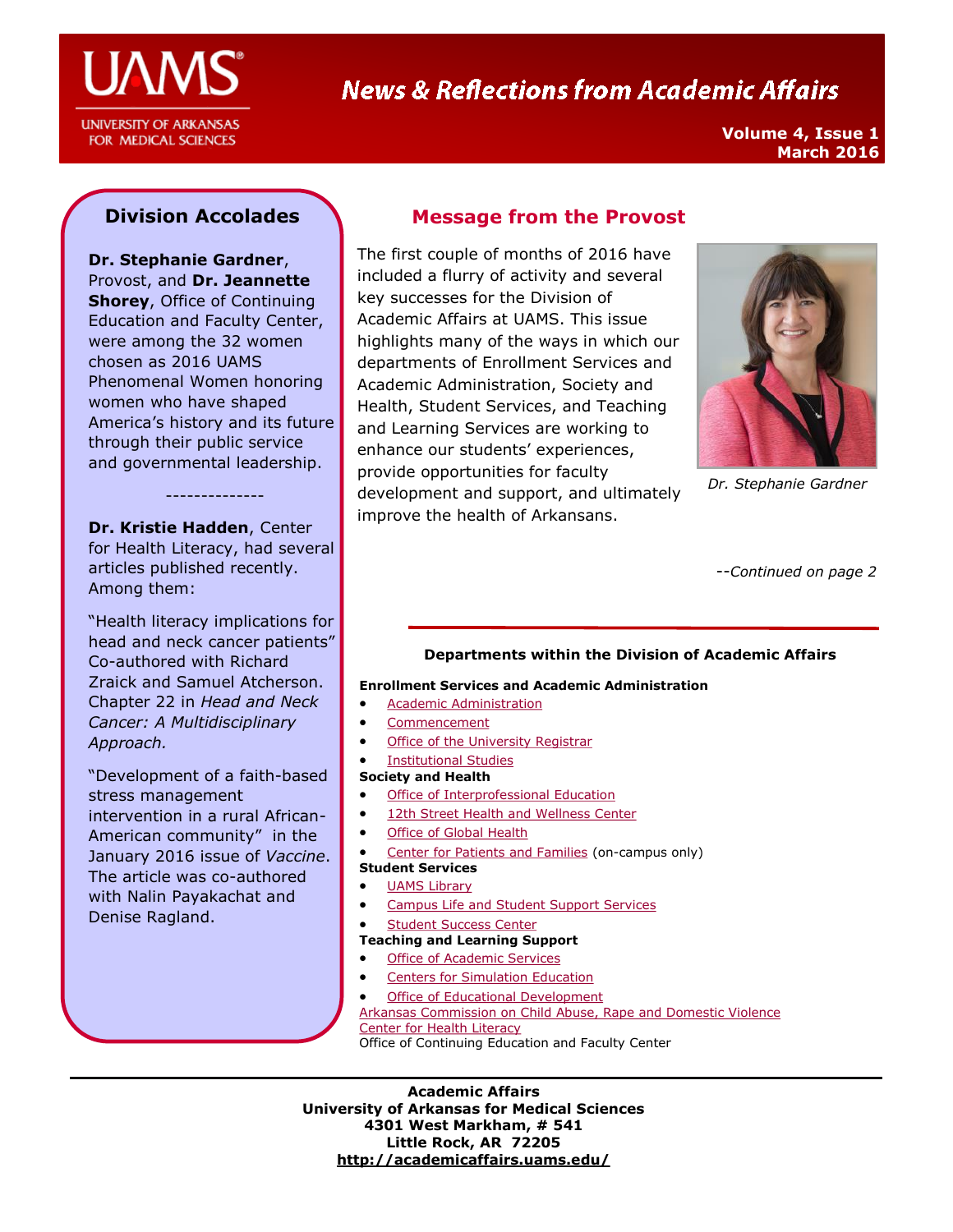#### **Message from the Provost**

#### *Continued from page 1*

The successful next step in the implementation of our student information system, also known as GUS (Gateway for UAMS Students), is cause for celebration! When fully online for the fall semester, the system will allow students online access to apply for admission, make payments and manage financial aid, view grades, and register for courses. I offer my sincere gratitude to all the faculty and staff who have worked diligently to make this a reality.

The accomplishments of our Associate Student Government are a highlight of this issue. I never cease to be amazed by the service our students provide to the community. The blankets for the homeless project and the diabetic-conscious food pantry are a couple of examples of the commitment the students made to improve the lives of their patients when they chose health professions careers.

--Stephanie Gardner

# **New Classroom Coming to Educational Building II**

Work has begun in Education Building II to convert 8/101, on the south end of the building, from lab prep and storage to a new flexible learning center.

The new classroom will accommodate approximately 100 students in an array of seating arrangements. Stay tuned to future issues of the newsletter to see progress as the work continues.

--Susan Carter



*Employees from Campus Operations work to convert the lab prep and storage area to a classroom.*

*News and Reflections from Academic Affairs* is published quarterly by the Office of the Provost to inform students, faculty and staff about programs and support provided by the Division of Academic Affairs and to highlight UAMS initiatives beneficial to students and faculty.

> **Questions? Comments?** Contact the Newsletter Editor, Joanna Delavan [jdelavan@uams.edu](mailto:jdelavan@uams.edu)

**- Office of Academic Services**

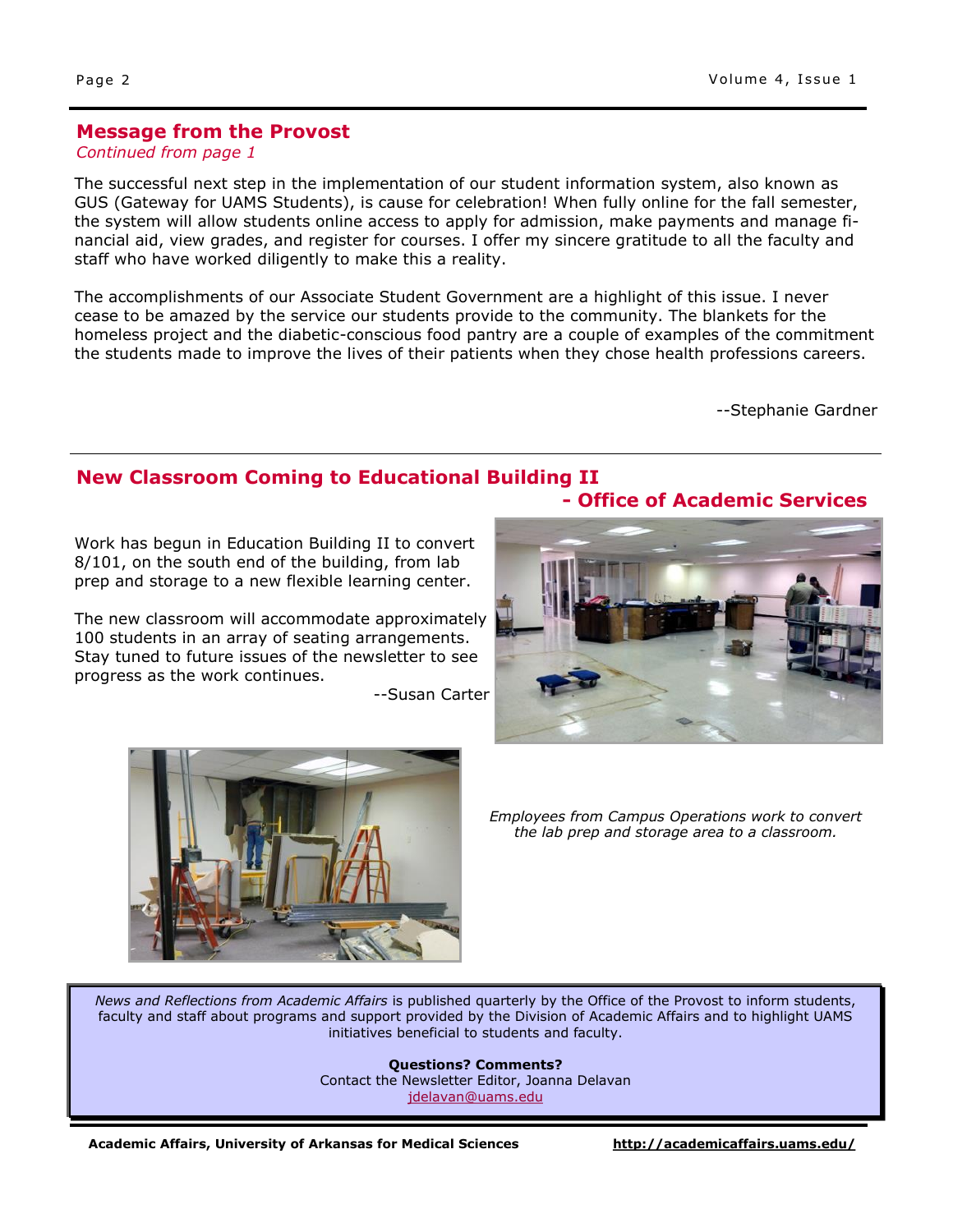# **Hadden Appointed to Nelson Chair**

#### **- Center for Health Literacy**



*Dr. Kristie Hadden*

C. Lowry Barnes, M.D., professor and chair of the Department of Orthopaedic Surgery and director of the Musculoskeletal Service Line, has named Kristie Hadden, Ph.D., Director of the Center for Health Literacy, the second Carl L. Nelson Chair of Orthopaedic Creativity at UAMS.

The chair was established and endowed by Nelson, who served as chair of the Department of Orthopaedic Surgery from 1974 until his 2005 death, to recognize and promote creative solutions through research in orthopaedics. Larry Suva, Ph.D. was appointed as the first chair in 2009 by then-College of Medicine Dean Debra Fiser, M.D., and then-Orthopaedic Surgery Chair Richard Nicholas, M.D.

As the new chairman of Orthopedic Surgery at UAMS, Barnes said he wanted to optimize creativity in the department by converting the chair appointment

to a rotating basis. A new chair will be named every two years.

"Creative innovation is how we do business in orthopaedics at UAMS so it seemed fitting to take a creative approach at recognizing and supporting collaborative faculty who help us with innovative solutions through research," he said. "Dr. Hadden is working with our faculty on research that helps us understand how patients understand the information we give them, how we can improve that information and how that will affect outcomes for our patients."

"It is a privilege to have the opportunity to dedicate a portion of my faculty time and effort to research in health literacy and orthopaedics," said Hadden. "I look forward to working with other faculty in the Department of Orthopaedics to establish UAMS as a leader in research that focuses on the importance of orthopaedic patient understanding and behaviors." Hadden will launch a research agenda that is focused on health literacy and how it relates to orthopaedics.

# **Plain Pages Online Service Launched**

In January, the Center for Health Literacy celebrated the public launch of

[www.plainpages.org,](http://www.plainpages.org) an online service that helps healthcare professionals make health information easier to understand for patients. The web portal has been available for internal UAMS customers



**- Center for Health Literacy**

since July 2015. Since the January launch, the Center has received orders from Maryland and the National March of Dimes office. The most exciting news for the Center for Health Literacy is that Dr. Hadden's grant application to the NIH- NIDDK was scored at the payline for funding in 2016. This \$2.9 million, four-year, R01 grant will test the effectiveness of a "health-literate" diabetes education program in patient centered medical homes (PCMHs) across Arkansas, through our own UAMS Regional Programs family medical centers.

--Kristie Hadden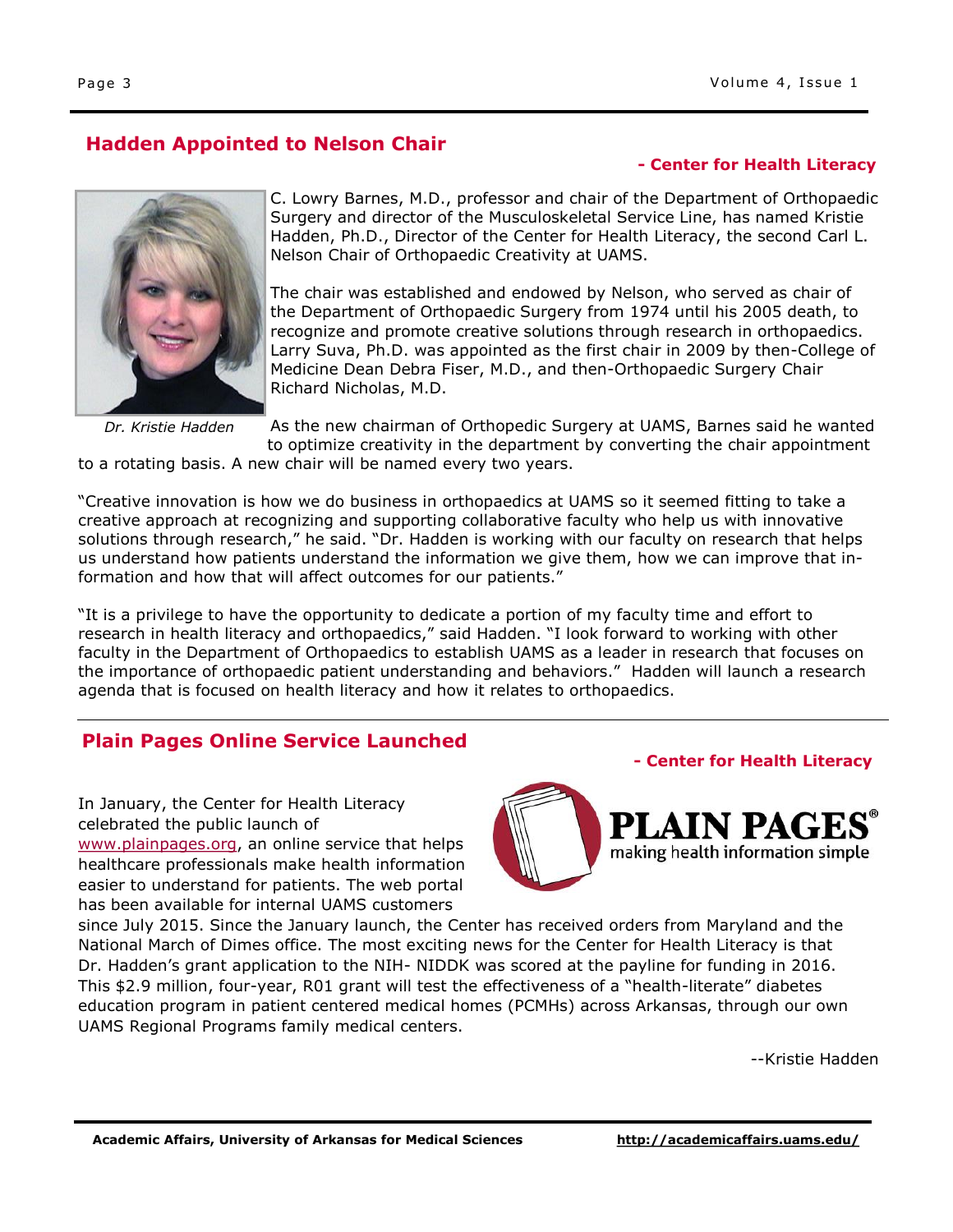# **UAMS Compassion Cards to Help Caregivers**

#### **-Center for Patients and Families**

Caregivers of patients in the hospital sometimes need a little help themselves.

Whether it's because of a car wreck, a heart attack, emergency surgery or a complicated, long-term illness, family members often come to UAMS without even the basic personal items needed to stay and support a loved one while they are hospitalized.

The hopeless situation becomes brighter with an acknowledgement that others are available to provide support—even in the form of a toothbrush or comb, or possibly a soda and a sandwich. The UAMS Medical Center Auxiliary can provide basic necessities, such as toothbrushes and other personal care items, along with books and magazines, to patients and their caregivers. When money is tight, the Auxiliary also helps with food, transportation, and housing.

Family members provide essential comfort and care during a hospital stay, and patients feel better and heal faster when they have someone at their side. Hospital stays often mean lost time at work for family members, making it even more difficult to make ends meet.

To help with this, the Auxiliary recently kicked off its Compassion Card campaign to raise money to provide caregivers in need with a \$25 Compassion Card that can be used at any UAMS food outlet. Compassion Cards provide an easy, convenient way to give family members and caregivers in need a \$25 card that can be used to buy a cup of coffee, pizza, or a hot meal. The goal is to raise \$12,500, enough for 500 cards, during the campaign.

"Not every patient's family qualifies for a Compassion Card," said Erin Gray, Director of Volunteer Services and Auxiliary. "Family members apply for a card and are assessed for need. If financial need is established, then a Compassion Card loaded with \$25 is given." Family members can also pick up food items and toiletries from the food pantry and closet that the Auxiliary maintains.

Additional money can be added to a family's card by others, including friends, church members, and co-workers. "It gives them a way to help themselves," said Erin. "We give them some support, but also a way to try and provide for themselves while they're here."

You can help by purchasing a Compassion Card for \$25 and encouraging others to do the same. Donations are tax deductible, and every dollar goes to the cards. To make a donation, stop by the Volunteer Office in the Center for Patients and Families (across from the Medical Center Gift Shop) or mail your check to Slot #527. To learn more about the program, call 501-686-5656.

--Julie Moretz

| <b>Patient- and Family-Centered Care Symposium</b>                                                                                                 |  |
|----------------------------------------------------------------------------------------------------------------------------------------------------|--|
| 8 to 11 a.m.                                                                                                                                       |  |
| Tuesday, April 19, 2016                                                                                                                            |  |
| Active Learning Center, UAMS Library                                                                                                               |  |
| uamsce.org/about/courses/pfcc                                                                                                                      |  |
| Keynote Speaker Juliette Schlucter, National<br>Leader in PFCC<br>PFCC in Action at UAMS<br>Presentation of PFCC IMPACT Award and the ELI<br>Award |  |
| Integrating PFCC in your Practice                                                                                                                  |  |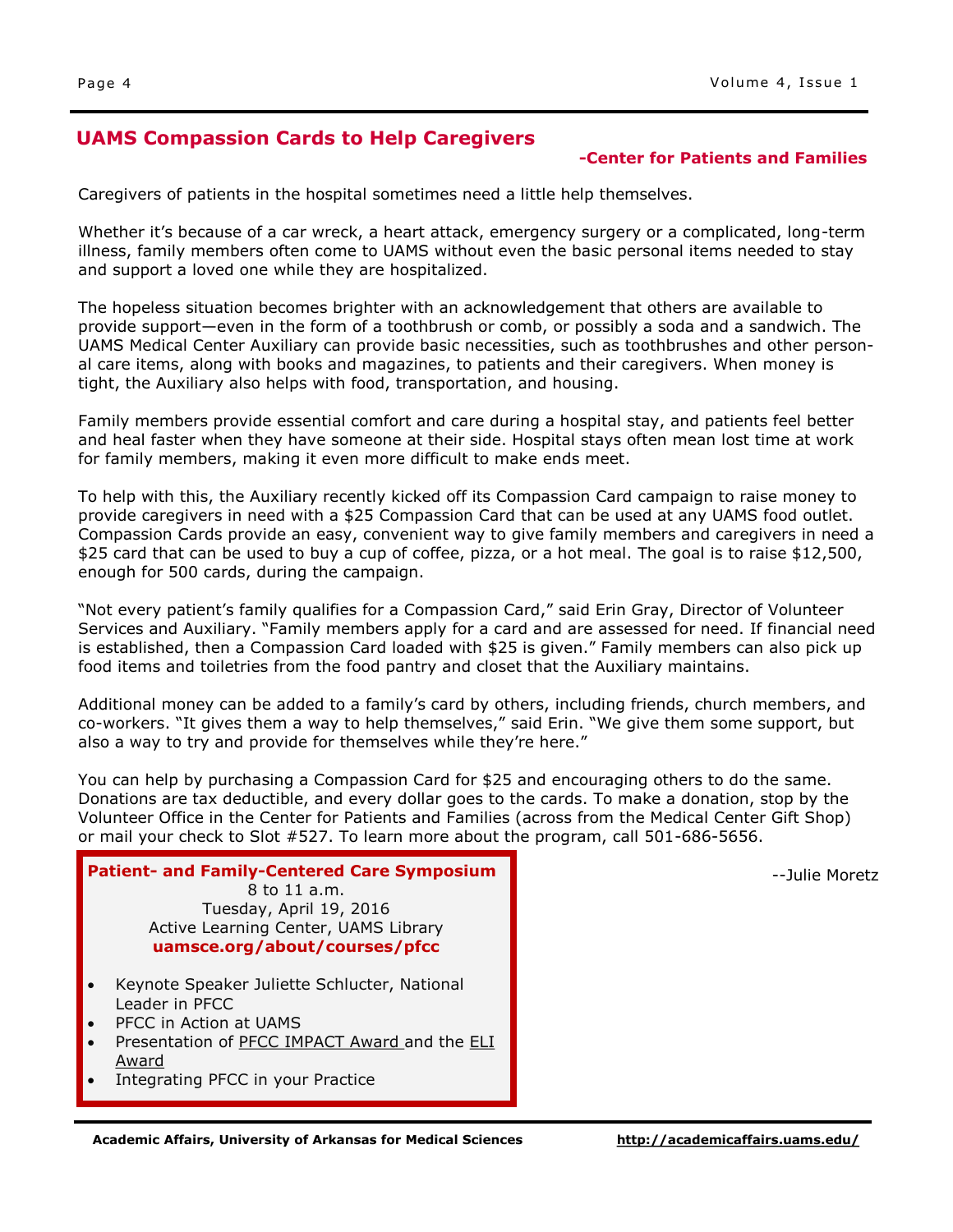**-Center for Patients and Families**

# **UAMS PFCC Impact Award**



The Center for Patients and Families, Department of Patient- and Family-Centered Care, is pleased to announce a call for proposals for the **PFCC IMPACT Award.** *Please note the application submission deadline of April 1, 2016.*

#### **Project Description:**

One of the overarching concepts in creating partnerships with patients and families is bringing health care teams together to work in the theme areas of Respect, Communication and Collaboration. The PFCC IMPACT Award focuses on rewarding innovation through interprofessional participation. The goal is to create sustainable patient- and family-centered care programs supported by preliminary data that impacts the patient experience and ultimately, health outcomes. The program seeks to support exciting projects in new areas of creative initiatives, as well as those that foster novel or unique collaborations.

#### **AWARD AMOUNT**

Award of \$2,500 for projects of one year or less.

#### **SCOPE OF AWARD**

The PFCC Impact Award can support a variety of expenses, including but not limited to project development costs, materials and supplies, and equipment. Distribution of funds will be subject to all AR State/UAMS guidelines.

#### **ELIGIBLITY INFORMATION**

Full-time UAMS staff, faculty, and physicians are eligible. Proposals must involve interprofessional teams with at least three clinical providers, including but not limited to a physician or resident, nurse, case manager, or social worker. Teams are encouraged to seek out and include students from any of the UAMS colleges as well as patients and families. (The Patient- and Family-Centered Care Office can assist with recruitment of patients and families.)

#### **REVIEW PROCESS**

Proposals will be reviewed by ad hoc panels of clinical leadership, faculty, and UAMS Patient and Family Advisors who will make recommendations to the Center for Patients and Families. The Center for Patients and Families, Department of Patient- and Family-Centered Care, will make the final selection. The proposals will be reviewed according to these general selection criteria (100 point scale):

- Evidence-based or creative merit and relevance to patient- and family-centered care (25 points)
- Innovation and potential impact (25 points)
- Interprofessional Team (25 points)
- Potential for replication/ability to sustain impact (25 points)

In addition to these general criteria, proposals will be evaluated based on quality and the extent to which the project truly employs interprofessional and collaborative strategies. Budgets will be reviewed for reasonableness in relation to the proposed project.

**SUBMISSION DEADLINE**: Go to [inside.uams.edu/pfcc](http://inside.uams.edu/pfcc/) (*on-campus only*) to access application. Applications must be submitted by e-mail to the UAMS Center for Patients and Families at [pfcc@uams.edu](http://pfcc@uams.edu) by 5:00 p.m. on April 1, 2016.

--Julie Moretz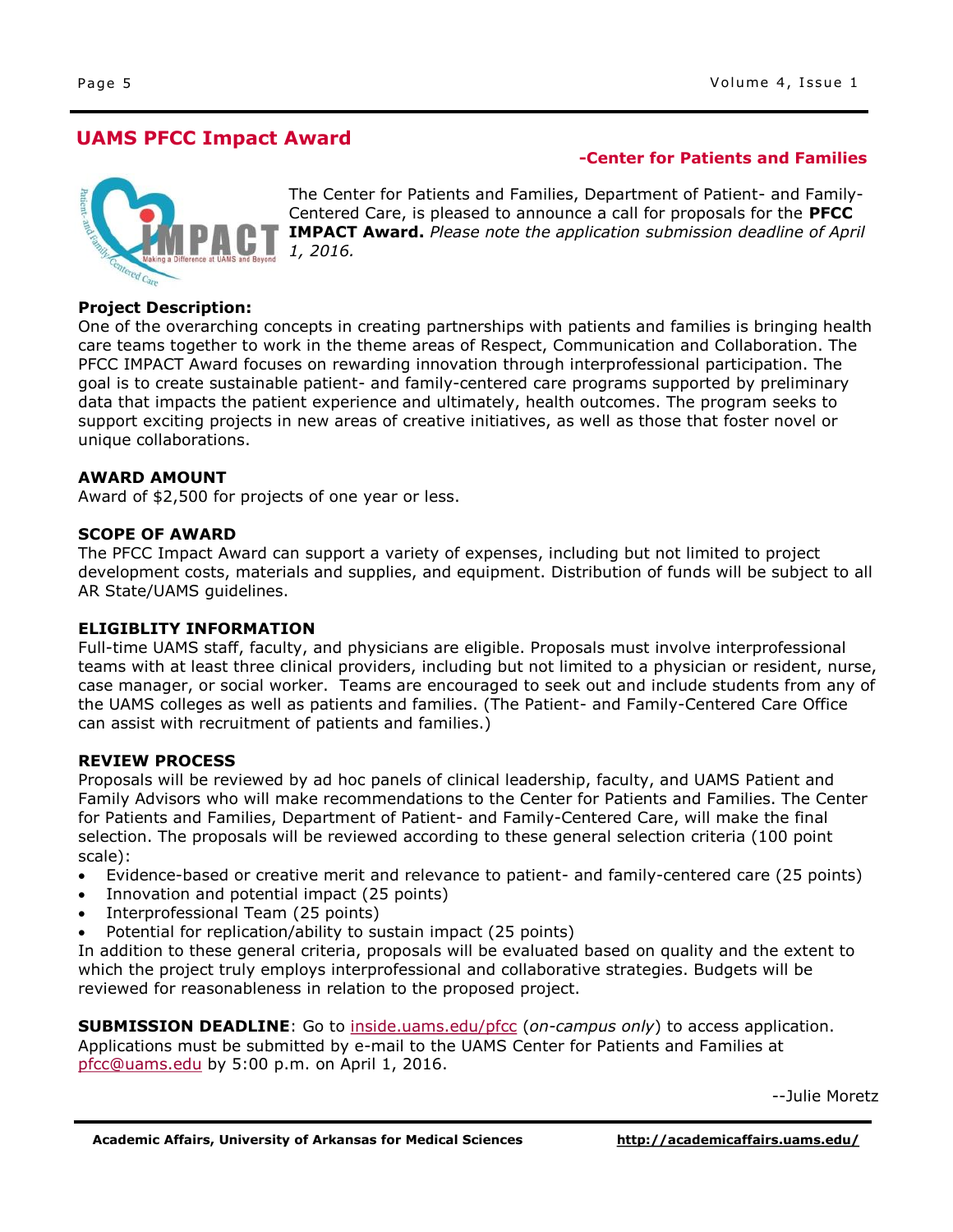# **Patient-Family Faculty Teach UAMS Students**

# **- Center for Patients and Families**



UAMS Patient-Family Faculty recently shared their personal experiences with nearly 500 UAMS students in a variety of classes. Patient-Family Faculty also serve as UAMS Patient/ Family Advisors who function in an important role as a resource in improving patient care. In the past few months, nine Patient-Family Faculty brought health care to life from a different perspective within the classrooms of College of Pharmacy, College of Medicine, and the College of Health Professions. Several topics that these patients addressed included: Challenges of Managing Medications; Survivorship and Supportive Care; Cancer Survivorship; and Patient Engagement/Communication.

By integrating patient- and family-centered care into medical and health professions education, learners can better understand how to engage patients and families, which ultimately improves health care quality and safety outcomes.

Additionally, two UAMS Patient and Family Advisory Councils, the Hospital Advisory Council and the Thomas and Lyon Longevity Clinic Advisory Council, were recently recognized for their Community Engagement initiatives by the Translational Research Institute. Patient and Family Advisory Councils partner with staff, clinicians, administrators, and faculty across the UAMS enterprise and share their ideas by working on committees, helping create policies, enhancing the patient experience of care, designing education, and providing input into quality and safety initiatives as well as participating in patient-centered outcomes research.

To learn more about the Patient-Family Faculty Program or Patient/Family Advisors, contact Barbie Brunner (501-296-1237) or Julie Moretz (501-686-7034).

--Julie Moretz

# **Academic Affairs Faculty Offered Copyright Workshop**

Jessie Casella and Jan Hart, UAMS library, and Lisa Ferris, Office of Educational Development, delivered a workshop, "Good Copyright and Attributions Habits for Online Teaching" to Graduate Student Teachers of Central Arkansas on December 4, 2015.

Intended for faculty who teach online and use web-based resources and their support staff, this interactive workshop provides an overview of copyright law and exemptions for teaching. Many examples and application activities are included.

If you have any questions or would like to request a session for your department contact Jan Hart at [hartjanicek@uams.edu.](mailto:hartjanicek@uams.edu)

--Lisa Ferris

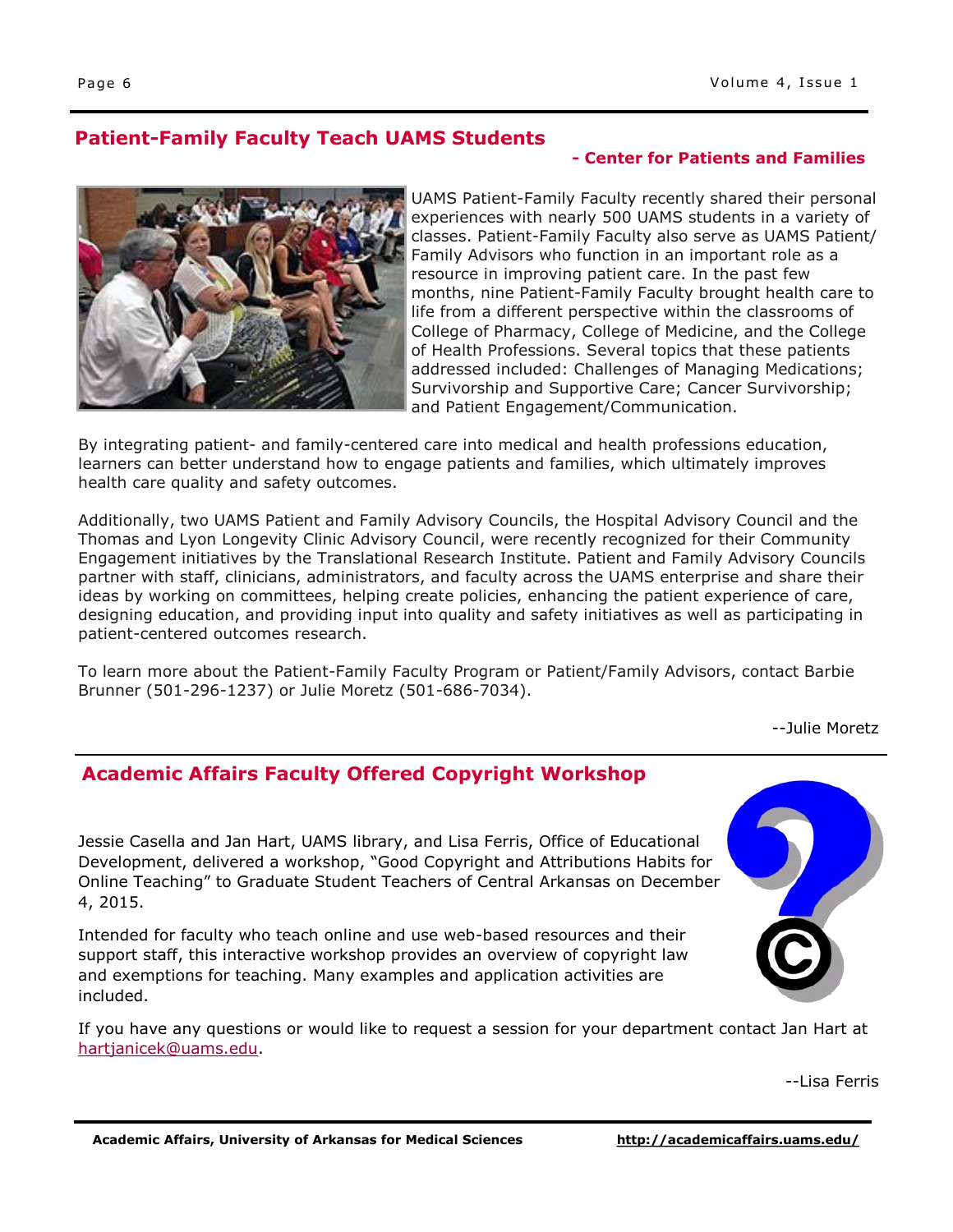# **Update from ESAA**

#### **- Enrollment Services and Academic Administration**

#### **New GUS Modules Launching in March**

UAMS' new student information system, GUS (Gateway for UAMS Students,) has more modules going live this month! The Admissions and Transfer Credit modules have been live since June 29, 2015, and more than 1,400 applications for the fall 2016 term have already been submitted through the online admissions application. The Student Financials, Financial Aid, Academic Advising and Student Records modules of GUS will go into production at the beginning of March 2016, to manage the life



cycle of students enrolling in the fall 2016 semester. Immediate users of the system will be staff in the Registrar's, Bursar's and Financial Aid Offices. End-user access to the system by students,



*Dr. Stephanie Gardner, provost, provided a cake to celebrate the new GUS modules going live.*

instructors and academic advisors will be phased in throughout the spring and summer. BART and OASIS legacy student records/student financials systems will remain in place through June 30<sup>th</sup> until the final transition to GUS on July  $1<sup>st</sup>$ . In the meantime, both systems will be maintained concurrently.

These new modules give students the ability to apply for admission online, view charges, make tuition and fee payments and manage financial aid. In addition, students will be able to view grades, request unofficial transcripts and enrollment verifications, and for most academic programs, register for classes online. Later in the year, students and advisors will be able to review academic degree audits through GUS. Student, staff and faculty training for the new system will be scheduled throughout the coming year. Be sure to look for email alerts and campus announcements for more detailed GUS roll out plans.

## **Higher Learning Commission Accreditation Update**

Five Criterion Committees have been formed to work with Program Manager Jeffrey DeSantis and Associate Provost Elizabeth Bard for the initial compilation of the Higher Learning Commission Assurance Statement. The Student Government Association and the House of Delegates have been notified of the process and announcements will be released to the campus periodically with updates. The accreditation process will culminate with a site visit from the Higher Learning Commission April 2017. For more information on accreditation contact Jeffrey DeSantis at 526-7696.



#### **Commencement 2016**

Commencement will take place Saturday, May 21 $\text{st}$  at 3:00 pm at Verizon Arena and planning is in full swing! ESAA staff is working closely with the colleges and the graduate school on process changes resulting from centralization of the registrar function and the division of responsibilities between the Office of the University Registrar (OUR) and the colleges. The first draft of the Commencement program will go out to OUR and the colleges on March 25<sup>th</sup>. Please contact Commencement Director Dana Venhaus at 501-296-1376 if you would like her to meet with your commencement planning team.

*--continued on page 8*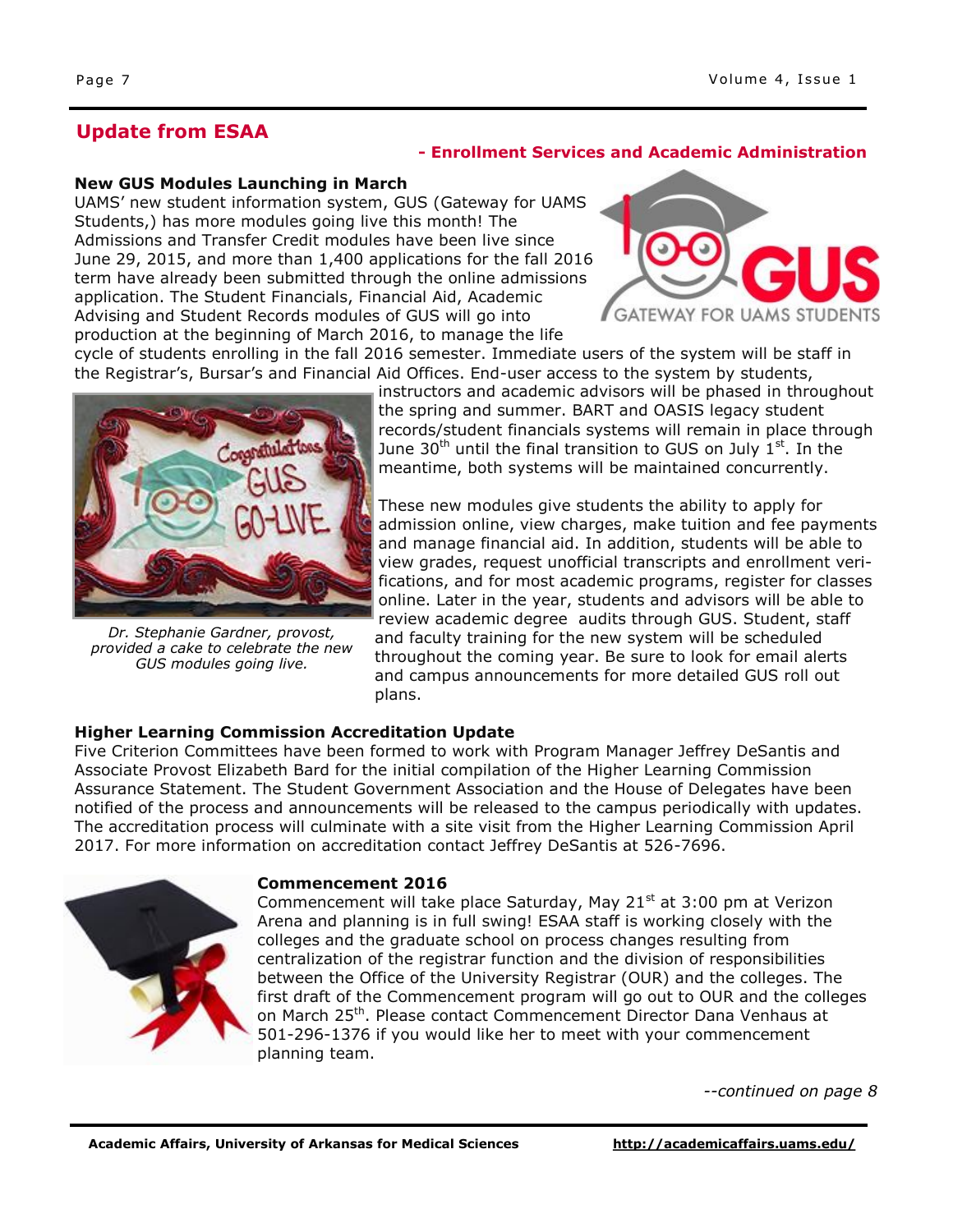# **Update from ESAA**

*Continued from page 6*

## **ESAA Staff Notes**



Dr. Jean Chen, Assistant Director for Institutional Studies, has been invited to serve as a conference presentation proposal reviewer for the Association for Institutional Research (AIR) Forum in New Orleans, LA, May 31-June 3, 2016. AIR is the world's largest gathering of higher education professionals working in institutional research, assessment, planning, and related postsecondary education fields. Dr. Chen has also served on the Genetic Counseling graduate student thesis advisory committee since 2013. She currently has two Genetic Counseling graduate students whose abstracts were accepted by the American College of Medical Genetics and Genomics for the 2016 Annual Clinical Genetics Meeting in Tampa, FL, later this month.

*Dr. Jean Chen*

Dana Venhaus, Program Manager and Commencement Director, was one of seventeen graduates from the year-long UAMS Leadership Institute on December 17, 2015. The class of 2015 is currently working with Human Resources to build a Leadership Alumni group for the purposes of networking and collaboration across campus, continuing education, and service/outreach to the community. If you are a past graduate of the Leadership Institute and would like to be involved, contact Becky Harwell in Human Resources at 501-603-1315.



*Dana Venhaus*



*Dr. Rick Jenkins*

Rick Jenkins, ESAA's Development Systems Integration Analyst, recently received his Doctor of Education degree. Dr. Jenkins received his Ed.D. with an educational leadership concentration from Liberty University on December 18, 2015. His dissertation is titled "A Predictive Correlation Study: What Human Capital and Demographic Factors Relate to Credential Completion for STEM Students." All in ESAA send congratulations to our esteemed colleague!

--Dana Venhaus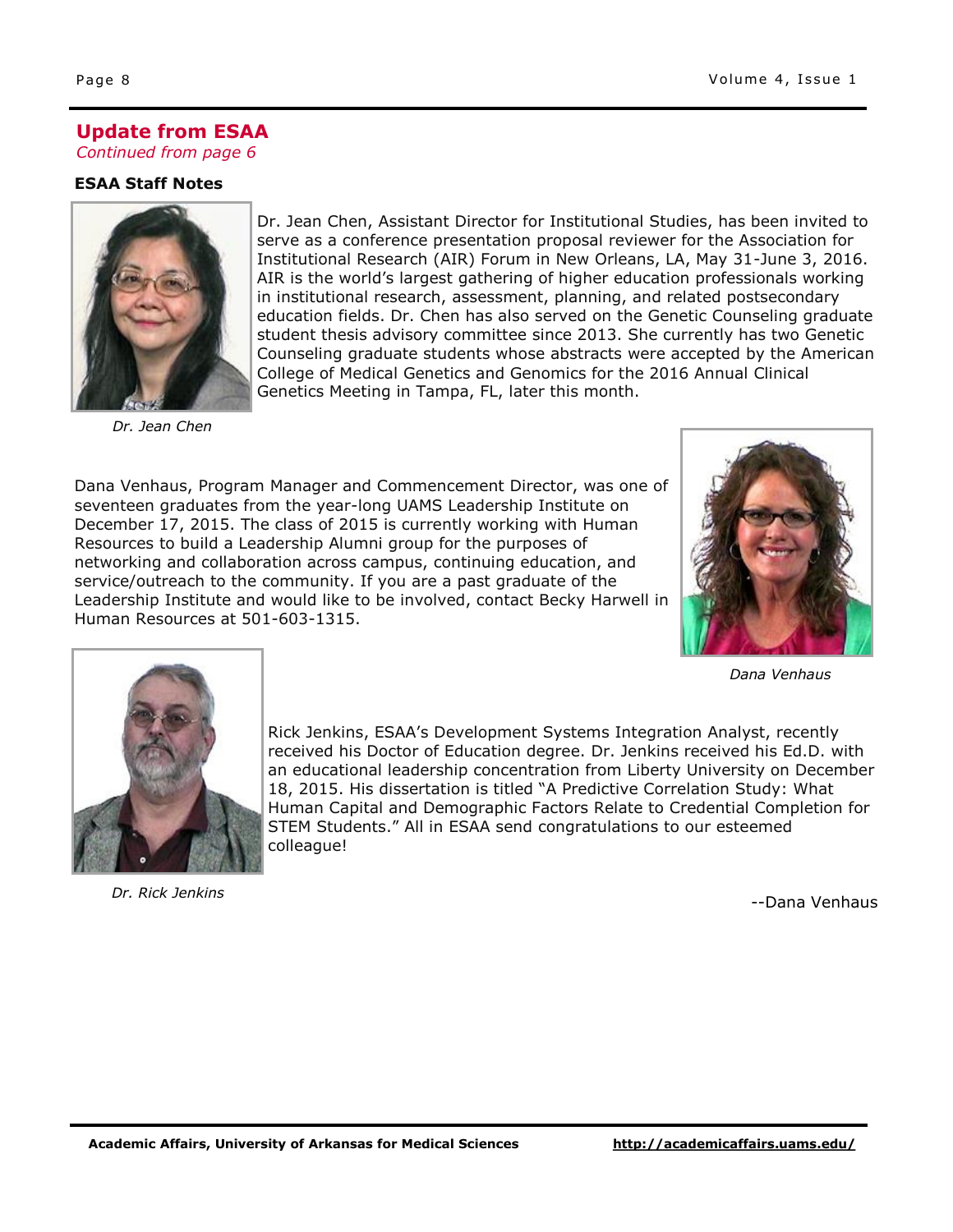# **Associated Student Government**

On January 19<sup>th</sup> the UAMS Associated Student Government (ASG) Community Service Committee hosted a no-sew fleece blanket mission project. The mission goal was to provide homeless individuals with blankets to help keep them warm throughout the winter. This year, the project was open to UAMS employees as well as students. Over 40 volunteers took part in this mission and in one hour the entire group completed 30 blankets!

On Thursday, January 21<sup>st</sup> ASG members passed out blankets in downtown Little Rock and donated several to a warming center. The timeliness of the project could not have been more perfect, as temperatures dipped below 30 degrees that night. ASG members are proud to be a part of such a heartfelt cause and plan to make it a part of their community service each year. Special thanks go to Halie Moreno, who served as the project leader.

Also in the news is the start-up of a diabetic conscience food pantry for the 12<sup>th</sup> Street Health and Wellness Center community. In November, ASG members began collecting nonperishable, low sodium goods that will supply the  $12<sup>th</sup>$ Street pantry. ASG would like to extend an invitation to anyone who would like to contribute. Donations of nonperishable, low sodium goods can be dropped off at the UAMS Residence Hall Administrative Office Monday-Friday, between the hours of 8:00 a.m. and 4:00 p.m.

#### **- Campus Life and Student Support Services**



*ASG representatives and volunteers at the no-sew fleece blanket mission project.*



*ASG representatives and volunteers at the no-sew fleece blanket mission project.*

--Nakia Dedner



*Adam Price (ASG President) and Aaron Owen (ASG Vice President) with food pantry donations*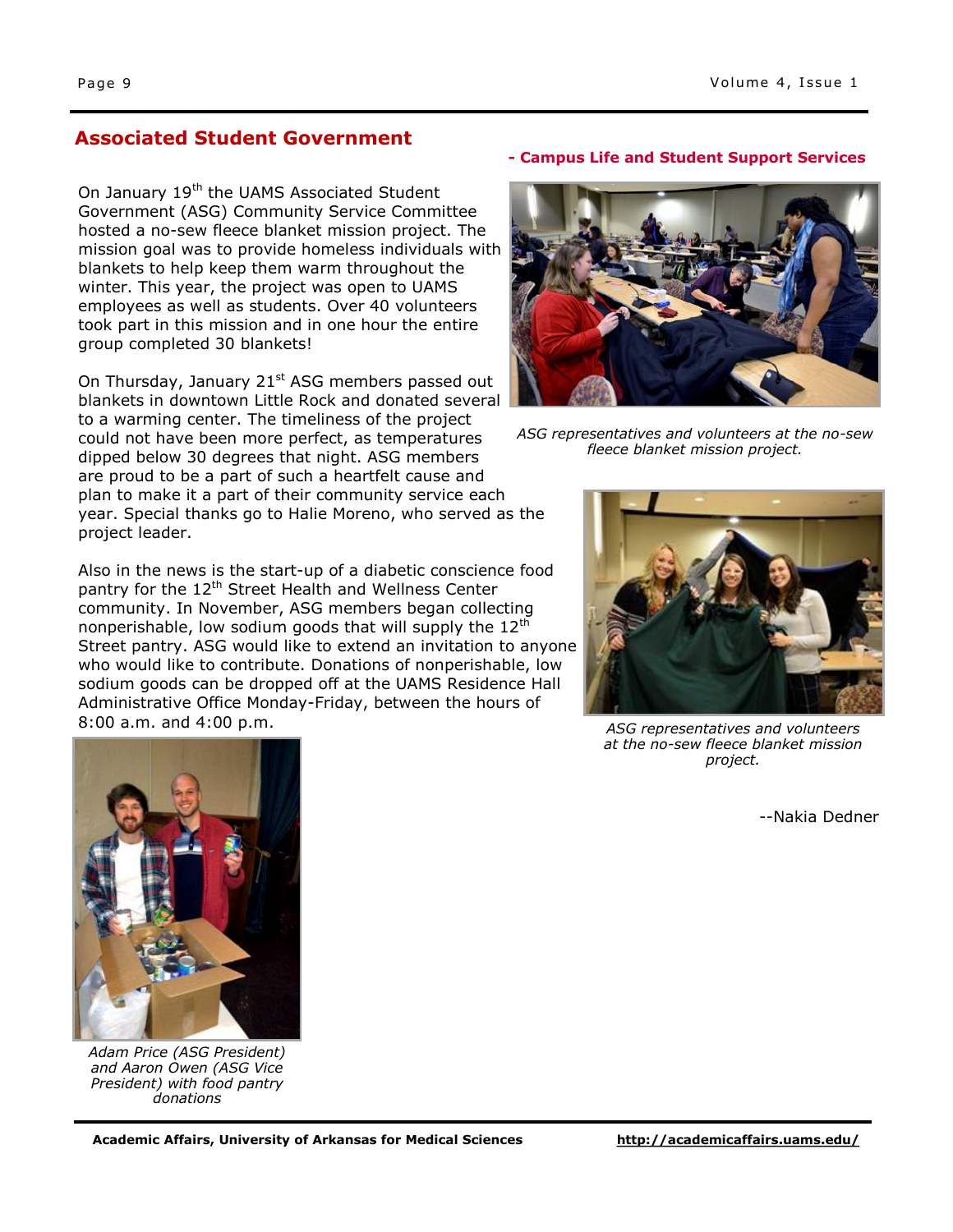# **Student Activities and Events**



*UAMS students enjoy Bowling Night at Professor Bowl*

#### **- Campus Life and Student Support Services**

It's been a cold spring semester but the Office of Campus Life and Student Support Services has been heating up with student events. The semester kicked off with Bowling Night in January. UAMS students occupied almost every lane at the Professor Bowl bowling alley. With a packed house, plenty of food, and competitive spirits the event was a big hit!

In February, a trivia night for UAMS Students was held at Next Level

Events. This night was hosted by Challenge Entertainment. Students racked their brains answering questions in the categories of Science, History, Music and Sports, just to name a few. It was definitely a fun and challenging night.

We're now approaching the mid-point of the semester and that means it's 'Spring Formal' planning time! We started this event for the first time last year and it was a great success. This year, students can expect an even bigger and grander affair at the Chenal Country Club on April 8.

#### **Intramural Sports**

Some people spend their weekend enjoying highlights from NBA All-Stars, but UAMS has All-Stars of its own. At 1:00 pm on Sunday afternoons, students play basketball at Horace Mann Middle School Gymnasium. Faculty and staff are invited to come out and support our students and discover who will be crowned UAMS Intramural Basketball Champs.



*UAMS students at Next Level Events for Trivia Night*

In the past, our primary intramural sports included Flag Football, Basketball and Softball. But we understand that everyone may not be as skilled on the field or court as they are in the classroom, so we're starting something new this year, an Intramural Bowling League. League play is set to begin in April and we're excited about this new addition to our sports division.

---Waymond Stewart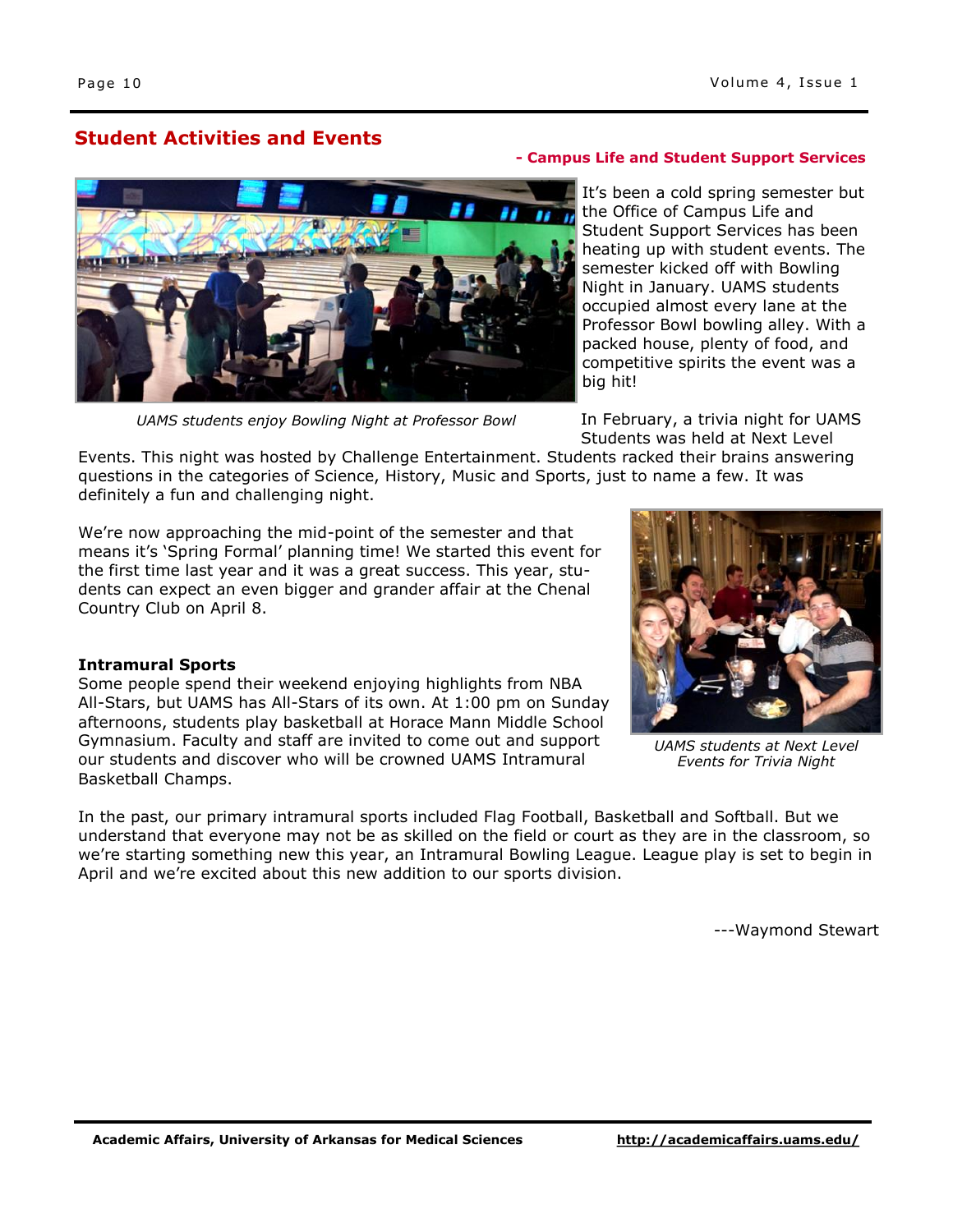# **eLearning Updates**

### **- Office of Educational Development**

The eLearning team is offering **eLearning Brownbags** this semester on Blackboard and related electronic tools. The Brownbags take place on Tuesdays from 12:00 pm - 1:00 pm. Most sessions are hands on utilizing the Shorey Conference Room (S/16) laptops or Collaborate links to individual desktops. Please RSVP [CarleMarthaH@uams.edu](mailto:CarleMarthaH@uams.edu) to secure a laptop or link. If the Brownbags fall on a date that's inconvenient, please contact **[BlackboardHelp@uams.edu](mailto:BlackboardHelp@uams.edu)** for one-on-one help.

| <b>Upcoming Brownbag Sessions</b> |                                                                                 |                                                                                                                                                                                      |
|-----------------------------------|---------------------------------------------------------------------------------|--------------------------------------------------------------------------------------------------------------------------------------------------------------------------------------|
| 4/5                               | eLearning Brownbag - Blackboard<br>Discussion Board/Blogs/Wikis/<br>Journals    | Creating and grading Discussion: Forums and<br>Threads; and Blogs, Wikis, and Journals.                                                                                              |
| 4/12                              | eLearning Brownbag - SoftChalk<br>Cloud                                         | Creating interactive online modules using SoftChalk<br>Cloud.                                                                                                                        |
| 4/19                              | eLearning Brownbag - Blackboard<br><b>Basic Grade Center</b>                    | Creating grade columns and maintaining grades:<br>grade attempts; review assessment results using<br>Grade Center                                                                    |
| 4/26                              | eLearning Brownbag - Advanced<br>Blackboard Grade Center +<br><b>SmartViews</b> | Creating grade columns and maintaining grades:<br>grade attempts; review assessment results using<br>Grade Center. Creating Smart Views in the Grade<br>Center. Looking at the data. |
| 5/3                               | eLearning Brownbag - End of<br><b>Semester Tasks</b>                            | Blackboard course cleanup, document student<br>grades and participation, reset course for new se-<br>mester.                                                                         |

## **Collaborate with the Ultra Experience is now available at UAMS!**

Instructors may now choose between two different Collaborate experiences as their webconferencing platform for their Blackboard Learn courses. Collaborate Ultra is the newest platform and no longer requires Java to run. Collaborate Ultra is an easier-to-use web conferencing tool. Ultra will eventually replace Collaborate Original ("old" Collaborate.)

To learn more about Collaborate Ultra visit: [https://en-us.help.blackboard.com/Collaborate/Ultra/](https://en-us.help.blackboard.com/Collaborate/Ultra/Participant/010_Ultra) Participant/010 Ultra. For now, instructors may opt into Collaborate Ultra on a course-by-course basis by emailing **BlackboardHelp@uams.edu.** 

--Martha Carle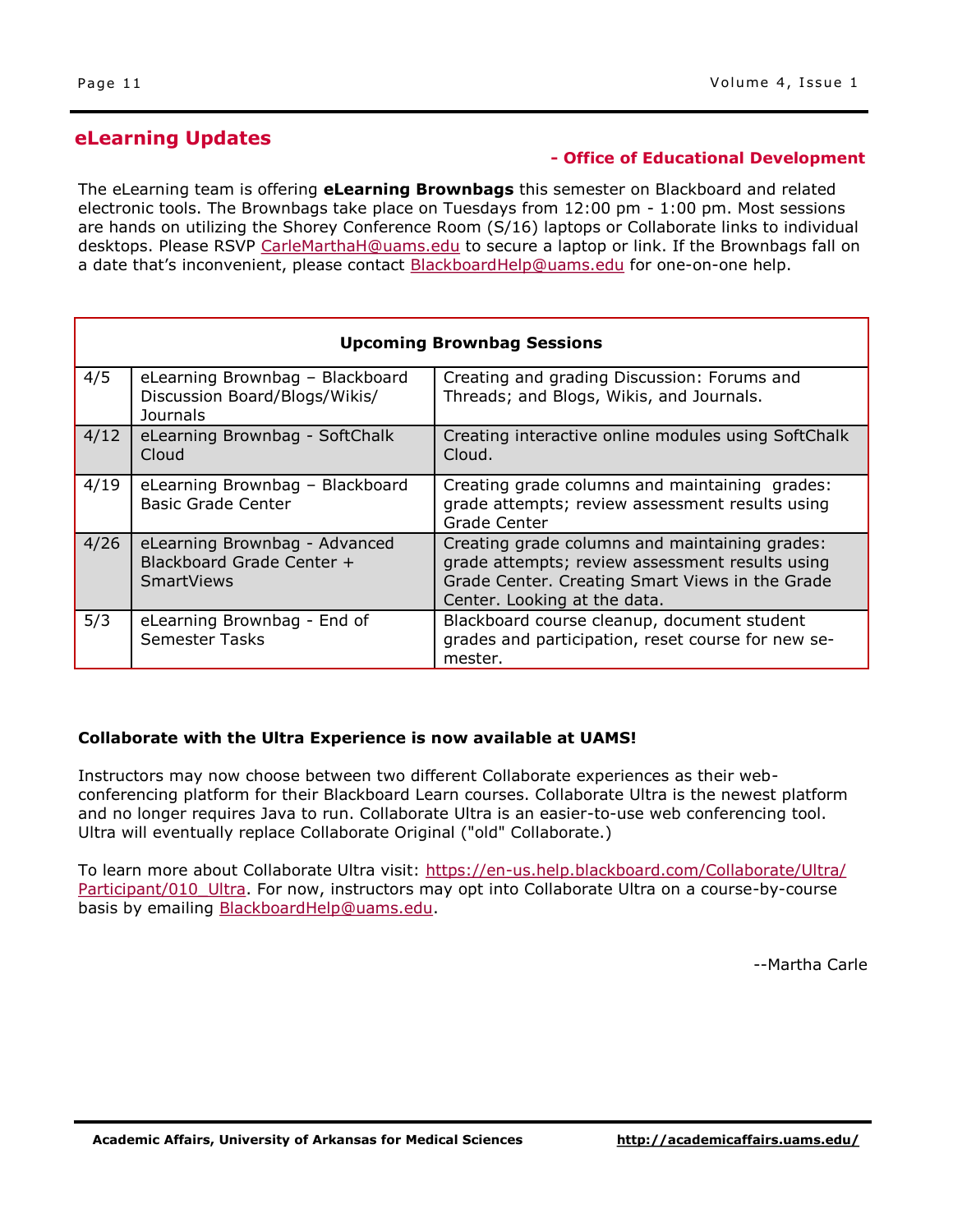# **Teach the Teacher Symposium**

The Educators Academy and the College of Medicine (COM) partnered to sponsor the first fullday Teach the Teacher Symposium on January 29, 2016. The Symposium's theme was "Learning Communities and Meaningful Mentoring." Dr. Amy Fleming, Associate Dean for Medical Student Affairs at Vanderbilt University, delivered the plenary address. Dr. Fleming also spoke about "Engaging the Quiet Student," and COM faculty discussed the "troubled" student and the "struggling" student. A panel discussion on learning communities at UAMS led the afternoon session and was followed by oral and poster presentations of educational scholarship. Thirtyone UAMS faculty members, four students and four colleagues from outside UAMS participated in the

#### **- Office of Educational Development**



*Panelists: Dr. Amy Fleming, UAMS faculty Ashley Davis, Pharmacy student Madalyn VanValkenburg, UALR graduate student Kelsay Williams*

educational scholarship outcomes that were presented. The symposium provides faculty the opportunity to learn about a "hot topic" in education, present their educational scholarship, and foster interactions about education among faculty across campus.

To find out more information about the Educators Academy and what we can do for you, visit <http://educationaldevelopment.uams.edu/edacad/> or contact the Director of the Educators Academy, Laura Smith-Olinde, PhD, CCC/A, at 501-686-7052 or [lso@uams.edu.](mailto:lso@uams.edu)

--Laura Smith-Olinde

# **UAMS Library Says Goodbye to Jessie Casella**

#### **- UAMS Library**



The Education & Reference Services (ER&S) librarians, and the rest of the UAMS Library staff, have said goodbye to Jessie Casella. She accepted a job as a VA librarian in the New England region.

Jessie joined the UAMS Library in Sept. 2012 and took on ever expanding responsibilities. Jessie met each challenge with a can-do attitude. Her positive and approachable personality enabled her to work well with researchers on NIH PAP compliance issues. Thanks to her diligence, UAMS' compliance rate is 96% - one of the highest in the country! She became a familiar face on the clinical floors while holding clini-

(L-R) Louise Montgomery, Susan Steelman, Jessie cal office hours. *Casella, and Sheila Thomas*

These are just a couple of her many accomplishments but it is safe to say she was a tremendous member of the UAMS Library team. But, even more importantly, she was a member of our family and we will greatly miss her. Our best wishes to Jessie in this next phase of her career.

*--continued on page 13*